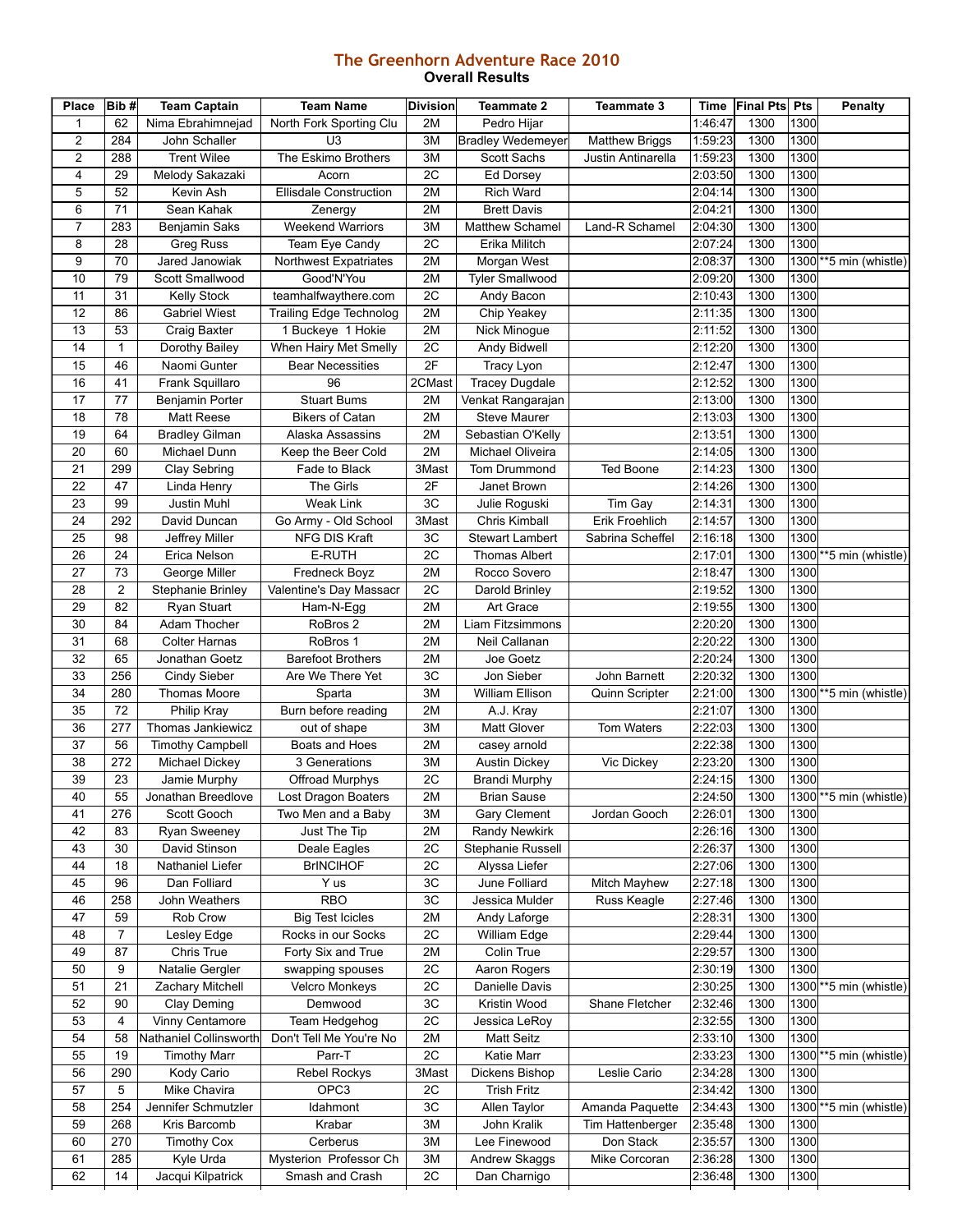| 63  | 80  | Marty Speak             | Are We There Yet?              | 2M     | <b>Michael Davies</b>    |                              | 2:37:39 | 1300 | 1300 |                                      |
|-----|-----|-------------------------|--------------------------------|--------|--------------------------|------------------------------|---------|------|------|--------------------------------------|
| 64  | 297 | John Lyons              | Team Annie 2                   | 3Mast  | Jim Danner               | LaMar Broadhead              | 2:37:44 | 1300 | 1300 |                                      |
| 65  | 278 | Robert Magsipoc         | The Champagne of Teams         | 3M     | John Maly                | <b>Gary Politzer</b>         | 2:38:01 | 1300 | 1300 |                                      |
| 66  | 13  | Chris Heffern           | Which Way is North?            | 2C     | John Heffern             |                              | 2:38:02 | 1300 | 1300 |                                      |
| 67  | 75  | Thomas Mrozinski        | Mrozinski                      | 2M     | Jeffrey Mrozinski        |                              | 2:38:10 | 1300 | 1300 |                                      |
| 68  | 20  | Ryan McGuire            | <b>Team Adventure</b>          | 2C     | Mackenzie Kielman        |                              | 2:38:59 | 1300 | 1300 |                                      |
| 69  | 255 | <b>Holly Seeloff</b>    | Orange Crush                   | 3C     | Matt McElroy             | Chris Meawad                 | 2:39:08 | 1300 | 1300 |                                      |
| 70  | 38  | Michael Kurisky         | Team Special K                 | 2CMast | Michele Kurisky          |                              | 2:39:24 | 1300 | 1300 |                                      |
| 70  | 273 | <b>Casey Gaines</b>     | Fatty El Hefe and the          | 3M     | <b>Emanuel Perez</b>     | Adam Chesser                 | 2:39:24 | 1300 | 1300 |                                      |
| 72  | 267 | Christopher Ammon       | Johnny Utah                    | 3M     | Jeff Taggert             | Gordon Lubold                | 2:39:35 | 1300 | 1300 |                                      |
| 73  | 74  | Jason Mollica           | Team X                         | 2M     | Alec Rottier             |                              | 2:39:44 | 1300 | 1300 |                                      |
| 74  | 63  | Steven Gill             | Stephen Who?                   | 2M     | Stephan Faherty          |                              | 2:39:51 | 1300 | 1300 |                                      |
| 75  | 269 | <b>Troy Claar</b>       | better than last               | 3M     | Jason Stern              | Jim Moore                    | 2:40:23 | 1300 | 1300 |                                      |
| 76  | 85  | John Veilleux           | Maine Made                     | 2M     | <b>Richard Veilleux</b>  |                              | 2:41:25 | 1300 | 1300 |                                      |
| 77  | 27  | Mary Rogers             | <b>Speeding Turtles</b>        | 2C     | Ryan Gergler             |                              | 2:42:01 | 1300 | 1300 |                                      |
| 78  | 291 | <b>Ferrall Dietrich</b> | BCCRS1                         | 3Mast  | Aaron Webster            | Craig Pernick                | 2:42:12 | 1300 | 1300 |                                      |
| 79  | 45  | <b>Jill Eanes</b>       | Java Junkies                   | 2F     | Carrie Ward              |                              | 2:42:23 | 1300 | 1300 |                                      |
| 80  | 271 | Edward Danis            | The Maylock Gang               | 3M     | Dan Loomis               | <b>Rich Gibson</b>           | 2:42:52 | 1300 | 1300 |                                      |
| 81  | 295 | David Howlett           | <b>Triple Threat</b>           | 3Mast  | <b>Robert Lewis</b>      | Sarah Soja                   | 2:42:55 | 1300 | 1300 |                                      |
| 82  | 76  | Christopher Ohm         | Moon Dogs Return               | 2M     | Keith Till               |                              | 2:43:17 | 1300 | 1300 |                                      |
| 83  | 10  | Keith Goodman           | The BFDs                       | 2C     | <b>Francoise Stovall</b> |                              | 2:45:01 | 1300 | 1300 |                                      |
| 84  | 26  | Paul Nylund             | 2P3K                           | 2C     | Kellie Kline             |                              | 2:45:20 | 1300 | 1300 |                                      |
| 85  | 15  | Monika Kornhauser       | Kornhauser                     | 2C     | Vaclav Vancura           |                              | 2:45:52 | 1300 | 1300 |                                      |
| 86  | 298 | <b>Darrell Piontek</b>  | Amphibian Sextant              | 3Mast  | <b>Brian Tress</b>       | Dick Gogin                   | 2:46:58 | 1300 | 1300 |                                      |
| 87  | 81  | Ayinde Stewart          | <b>Clear Resolution</b>        | 2M     | Dameon Ming              |                              | 2:47:04 | 1300 | 1300 |                                      |
| 88  | 100 | Benjamin Queipo         | Low speed High drag            | 3C     | Kris Vadnais             | Lauren Fries                 | 2:47:41 | 1300 | 1300 |                                      |
| 89  | 281 | Jason Pakes             | Off The Grid                   | 3M     | <b>Brandt Welker</b>     | Ben Lanier                   | 2:48:49 | 1300 | 1300 |                                      |
| 90  | 263 | <b>Hilary Lahn</b>      | Team Hermione                  | 3F     | Natalie White            | Kaylie Stein                 | 2:51:55 | 1300 |      | 1300 ** 5 min (whistle)              |
| 91  | 61  | <b>Rob Dutcher</b>      | Me and the boys                | 2M     | Erik Dutcher             |                              | 2:52:06 | 1300 | 1300 |                                      |
| 92  | 33  | <b>Tina Welsh</b>       | Captain Fat Ass & the A        | 2C     | Edd Welsh                |                              | 2:52:07 | 1300 | 1300 |                                      |
| 93  | 257 | Linda Tello             | Oliver's Pit Crew              | 3C     | Valentin Chapa           | <b>Bret Howard</b>           | 2:53:10 | 1300 |      | 1300 ** 5 min (whistle)              |
| 94  | 36  | Les Broadwater          | <b>Moving Obstacles</b>        | 2CMast | Ellen Broadwater         |                              | 2:53:37 | 1300 | 1300 |                                      |
| 95  | 92  | Dee Dee Dotson          | The Hot Tamales                | 3C     | Dan Goodwin              | Lori Cheak                   | 2:55:37 | 1300 | 1300 |                                      |
| 96  | 37  | <b>Bob Kane</b>         | Just Testing The Streng        | 2CMast | Beth Kane                |                              | 2:56:39 | 1300 | 1300 |                                      |
| 97  | 57  | David Clark             | <b>Ellisdale Construction</b>  | 2M     | Scott Eglinton           |                              | 2:56:48 | 1300 | 1300 |                                      |
| 98  | 3   | Kara Calvert            | K2MM                           | 2C     | Michael Campbell         |                              | 2:58:08 | 1300 | 1300 |                                      |
| 99  | 16  | Craig Lauret            | Exterrable Twosome             | 2C     | Michele Lauret           |                              | 2:59:45 | 1300 | 1300 |                                      |
| 100 | 287 | Vincent Walcott         | <b>Purcellville Yacht Club</b> | 3M     | Steven Remick            | Chris Dieken                 | 3:00:44 | 1300 | 1300 |                                      |
| 101 | 97  | Susan Harrington        | Knock Yourself Out             | 3C     | Connor Harrington        | Colton Harrington            | 3:00:56 | 1300 | 1300 |                                      |
| 102 | 289 | Donald Williams         | <b>Minotaurs</b>               | 3M     | Aaron Mosley             | Kevin McVadon                | 3:02:05 | 1300 | 1300 |                                      |
| 103 | 93  | Stephanie Dunlap        | MacGruber                      | 3C     | Steve Dunlap             | <b>Steve Estee</b>           | 3:02:36 | 1300 | 1300 |                                      |
| 104 | 294 | Erin Hobbs              | Lady Y United                  | 3Mast  | Linda Carmack            | Roxie Gaeng                  | 3:02:55 | 1300 | 1300 |                                      |
| 105 | 264 | Cara Miller             | The A Team                     | 3F     | Livia Drescher           | Kathleen Koch                | 3:05:33 | 1300 | 1300 |                                      |
| 106 | 35  | Chris Boris             | Team Boris                     | 2CMast | Lisa Boris               |                              | 3:06:49 | 1300 | 1300 |                                      |
| 107 | 39  | David Sample            | <b>Greenhorn Gladiators</b>    | 2CMast | Nadine Sample            |                              | 3:06:50 | 1300 | 1300 |                                      |
| 108 | 275 | Ian Gildea              | Nubcake                        | 3M     | Stanislav Schaller       | Michael Gildea               | 3:06:58 | 1300 | 1300 |                                      |
| 109 | 22  | Caroline Morgan         | Team Penguin                   | 2C     | Len mascaro              |                              | 3:11:43 | 1300 | 1300 |                                      |
| 110 | 8   | Kellie Gearhart         | <b>Anne's Adventurers</b>      | 2C     | Dave Gearhart            |                              | 3:12:10 | 1300 | 1300 |                                      |
| 111 | 25  | Hieu Nguyen             | Anne-venturers                 | 2C     | Amy Sullivan             |                              | 3:12:20 | 1300 | 1300 |                                      |
| 112 | 43  | Ralph Sullivan          | Anne-Venturers II              | 2CMast | Robin Sullivan           |                              | 3:12:34 | 1300 | 1300 |                                      |
| 113 | 51  | Kristie Stone           | Do It for Free                 | 2F     | Kathy Trainor            |                              | 3:14:48 | 1300 | 1300 |                                      |
| 114 | 266 | Colleen Sullivan        | Against My Better Judge        | 3F     | Krysten Fertonardo       | Alexis Roth                  | 3:15:16 | 1300 | 1300 |                                      |
| 115 | 261 | Christie Graber         | Three Blind Mice               | 3F     | Cindy Calvin             | Melissa Ebrahimnejad 3:17:43 |         | 1300 | 1300 |                                      |
| 116 | 262 | Melinda Hoffman         | 3-Pak                          | 3F     | Julie Horvath            | Denise Paolini               | 3:23:07 | 1300 |      | 1300 ** 5 min (whistle)              |
| 117 | 48  | Janice McGarity         | Chicken Chuckers               | 2F     | Kathleen Donohue         |                              | 3:23:30 | 1300 | 1300 |                                      |
| 118 | 95  | Kelly Fairweather       | BCCRS3                         | 3C     | Melissa Simpson          | Michael Simpson              | 3:25:38 | 1300 | 1300 |                                      |
| 119 | 12  | Lauren Hamlin           | Werewolf Killers               | 2C     | Matt Kucharski           |                              | 3:39:06 | 1300 | 1300 |                                      |
| 120 | 49  | Ann Marie Murphy        | Top O' the Mountain to         | 2F     | Shannon Miller           |                              | 3:40:39 | 1300 | 1300 |                                      |
| 121 | 282 | Saif Rehman             | <b>Verticle Culture</b>        | 3M     | Attique Rehman           | Basheer Rehman               | 3:49:55 | 1300 | 1300 |                                      |
| 122 | 286 | Mark Varacalli          | Team WOOT                      | 3M     | Glenn Howarth            | <b>Richard Knight</b>        | 4:08:06 | 1255 | 1300 | *45 points                           |
| 123 |     |                         |                                |        |                          |                              | 2:34:15 | 1200 | 1200 |                                      |
|     | 17  | Jeanne Lee              | Fun Lee's                      | 2C     | Vinny Lee                |                              |         |      |      |                                      |
| 124 | 54  | Ward Bell               | <b>Ellisdale Construction</b>  | 2M     | Kunal Shah               |                              | 2:35:54 | 1200 | 1200 |                                      |
| 125 | 67  | <b>Brandon Hammond</b>  | 1st Timers                     | 2M     | Joey Cavucci             |                              | 2:43:07 | 1200 | 1200 |                                      |
| 126 | 50  | Kimberly Solter         | Sheepdogs                      | 2F     | Meghann Holloway         |                              | 2:54:42 | 1200 | 1200 |                                      |
| 127 | 260 | Michelle Faucher        | Two Slugs and a Cheetah        | 3F     | Danielle Faucher         | Joanne Chiedi                | 3:00:55 | 1200 |      | $1200$ <sup>**</sup> 5 min (whistle) |
| 128 | 34  | Andy Wilson             | Team A&A                       | 2C     | Ashley Schoonover        |                              | 3:06:18 | 1200 | 1200 |                                      |